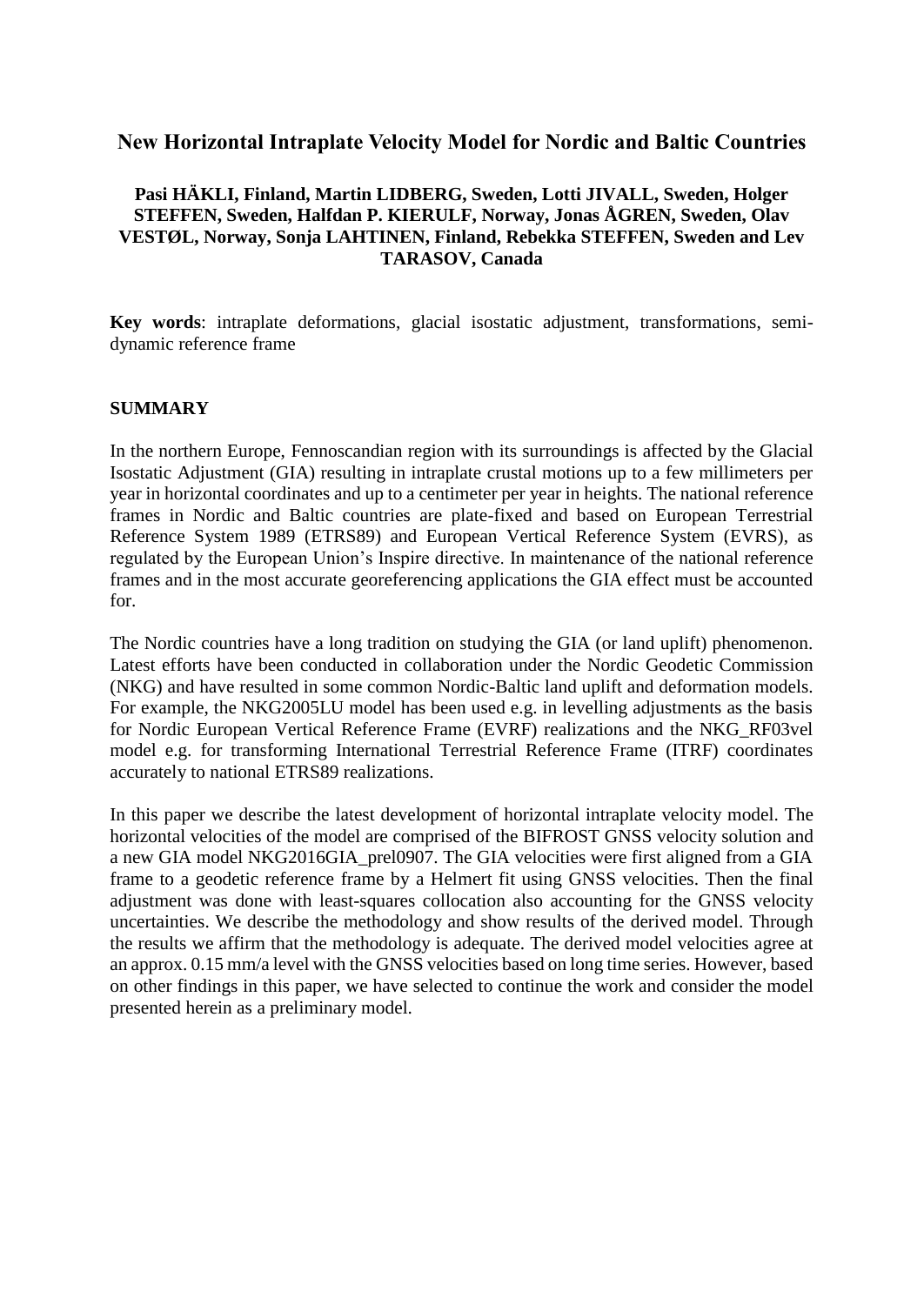## **New horizontal intraplate velocity model for Nordic and Baltic countries**

## **Pasi HÄKLI, Finland, Martin LIDBERG, Sweden, Lotti JIVALL, Sweden, Holger STEFFEN, Sweden, Halfdan P. KIERULF, Norway, Jonas ÅGREN, Sweden, Olav VESTØL, Norway, Sonja LAHTINEN, Finland, Rebekka STEFFEN, Sweden and Lev TARASOV, Canada**

### **1. INTRODUCTION**

In northern Europe, i.e. the Fennoscandian area, the glacial isostatic adjustment, GIA (or postglacial rebound, PGR), process, which is the Earth's response to the waxing and waning of ice sheets, causes internal deformations to the Eurasian plate. The magnitude of GIA reaches up to about 1 cm/a in the vertical, and a few millimetres per year in the horizontal direction, see e.g. Lidberg et al. 2010.

As a common challenge, GIA has been studied in the last decades within a strong Nordic-Baltic co-operation under the umbrella of the Nordic Geodetic Commission, NKG. The NKG released the vertical land uplift model NKG2005LU in 2005 (Vestøl 2006, Ågren and Svensson 2008). The NKG2005LU model has been used, for instance, for data reductions in computations of the Nordic EVRS (European Vertical Reference System) realizations that are used as official height systems in the Nordic countries. In 2006, the NKG released an NKG\_RF03vel model that includes horizontal velocities as well (Nørbech et al. 2008). The vertical velocities of the NKG\_RF03vel are those of NKG2005LU\_abs (relative to the ellipsoid) and horizontal velocities are based on GNSS station velocities as well as a geophysical GIA model. The 2D+1D NKG\_RF03vel model has been used to reduce 3D intraplate deformations e.g. in transformations from global reference frames, like ITRF (International Terrestrial Reference Frame), to national ETRS89 (European Terrestrial Reference System 1989) realizations when best possible accuracy is required (Nørbech et al. 2008, Häkli et al. 2016).

During the years new geodetic data and geophysical models have been released that are filling some gaps in these NKG models. Mostly the NKG models still perform well (see e.g. Häkli et al. 2016) but it became obvious that they can be improved.

In 2016, in the 3rd NKG Joint Working Group Workshop on Land Uplift Modelling it was decided to release a new land uplift model package: NKG2016LU\_abs/lev, NKG\_RF17vel and NKG2016LU\_gdot. NKG2016LU\_abs/lev describes vertical land uplift velocities, NKG RF17vel includes additionally horizontal velocities and NKG2016LU gdot is a gravity change model. The NKG2016LU model is an update of the NKG2005LU model and it was released in June 2016 (Vestøl et al., submitted). The NKG2016LU model is based on levelling and GNSS data as well as a GIA model. Two separate models for *abs*olute (relative to ellipsoid) and *lev*elled (relative to geoid) uplift were released. Similarly to the NKG\_RF03vel model, the NKG2016LU\_abs model will be the basis for the vertical velocities of the NKG\_RF17vel model. In this paper we present the methodology and first results to derive the horizontal velocities of the NKG\_RF17vel model.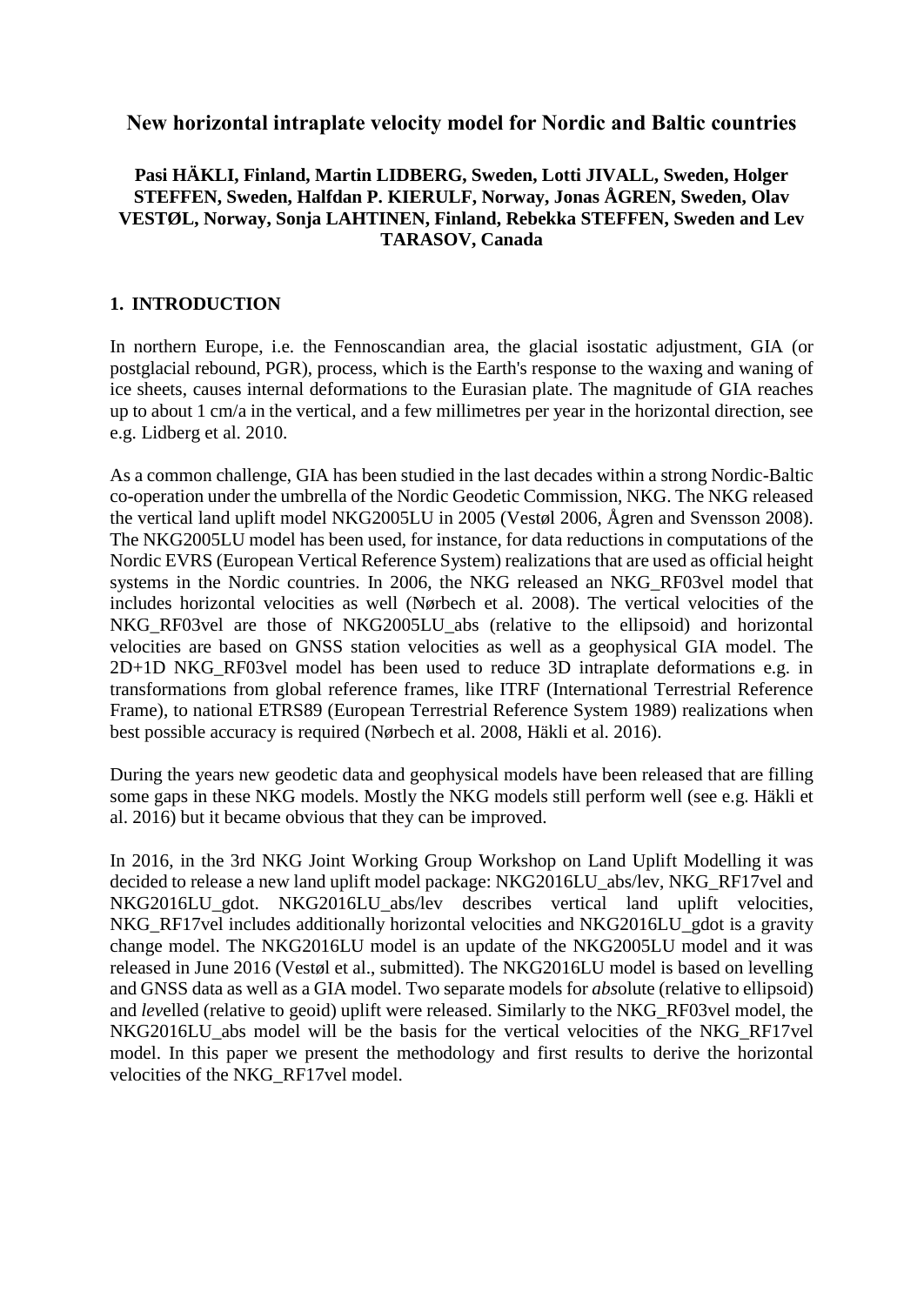# **2. DATA**

Nordic land uplift models use observations from several geodetic measurement techniques and predictions from GIA models. Horizontal velocities of the NKG\_RF17vel model are a combination of GNSS (Global Navigation Satellite System) and GIA velocities. The advantage of GNSS data is that it results in absolute velocities in a global terrestrial reference frame (TRF) which can be used for reference frame alignment. GNSS velocities are based on Continuously Operating Reference Stations (CORS) and their sufficiently long observation time series. CORS networks, however, are typically pretty sparse for describing local motions and therefore need to be amended with other data to densify the velocity field. GIA models (along with the chosen combination procedure) provide details for the GNSS velocity field ("thus fill the gaps").

## **2.1 BIFROST GNSS velocities and uncertainties**

The computation and analysis of the CORS data is performed with the software «GPS Analysis software of MIT» (GAMIT) (Herring et al. 2015). In the analysis, we use 10-degree cut-off elevation angle, elevation dependent weighting, the igs08.atx antenna phase center model, the Vienna Mapping Function (VMF1) (Boehm et al. 2006) tropospheric mapping function and the FES2004 ocean loading model (Scherneck 1991). Atmospheric tidal loading is included, but no model for the non-tidal atmospheric loading nor a model for higher order ionospheric disturbances is used. To optimize the data processing, we divide the network in several subnetworks and analyze them on a daily basis. We combine the daily sub-networks to one daily solution. To ensure a good connection to the global reference frame, we also analyze global sub-networks and combine them with the regional networks of CORS.

We provide the GNSS results in IGb08, a GNSS-based realization of ITRF2008 (Altamimi et al. 2011) from IGS and updated to include changes in phase center model used for analysis, as well as changes in the network after the realization of ITRF2008 but without changing the datum definition (scale, origin and orientation). The afterwards published velocities of ITRF2014 (Altamimi et al. 2016) solution agree at a level of 0.3 mm/a with velocities in ITRF2008. Therefore, giving this quite low discrepancy, the velocities are kept in ITRF2008.

We transform the daily GAMIT network solution to the IGb08 reference frame in a two-step procedure. First, we make a global realization where the daily minimal constrained network is transformed to IGb08 using 64 globally distributed GNSS stations as reference. For the regional solution, we repeat the procedure using all the Nordic and Baltic stations, except a few stations with outlier behavior, as reference stations with coordinates obtained from the global solution (see Kierulf 2017 for more details). This two-step procedure using this dense-network stabilization is more robust since we have a stronger realization of the frame on each day. This approach also removes most of the spatially correlated noise on the regional level (so-called common mode error).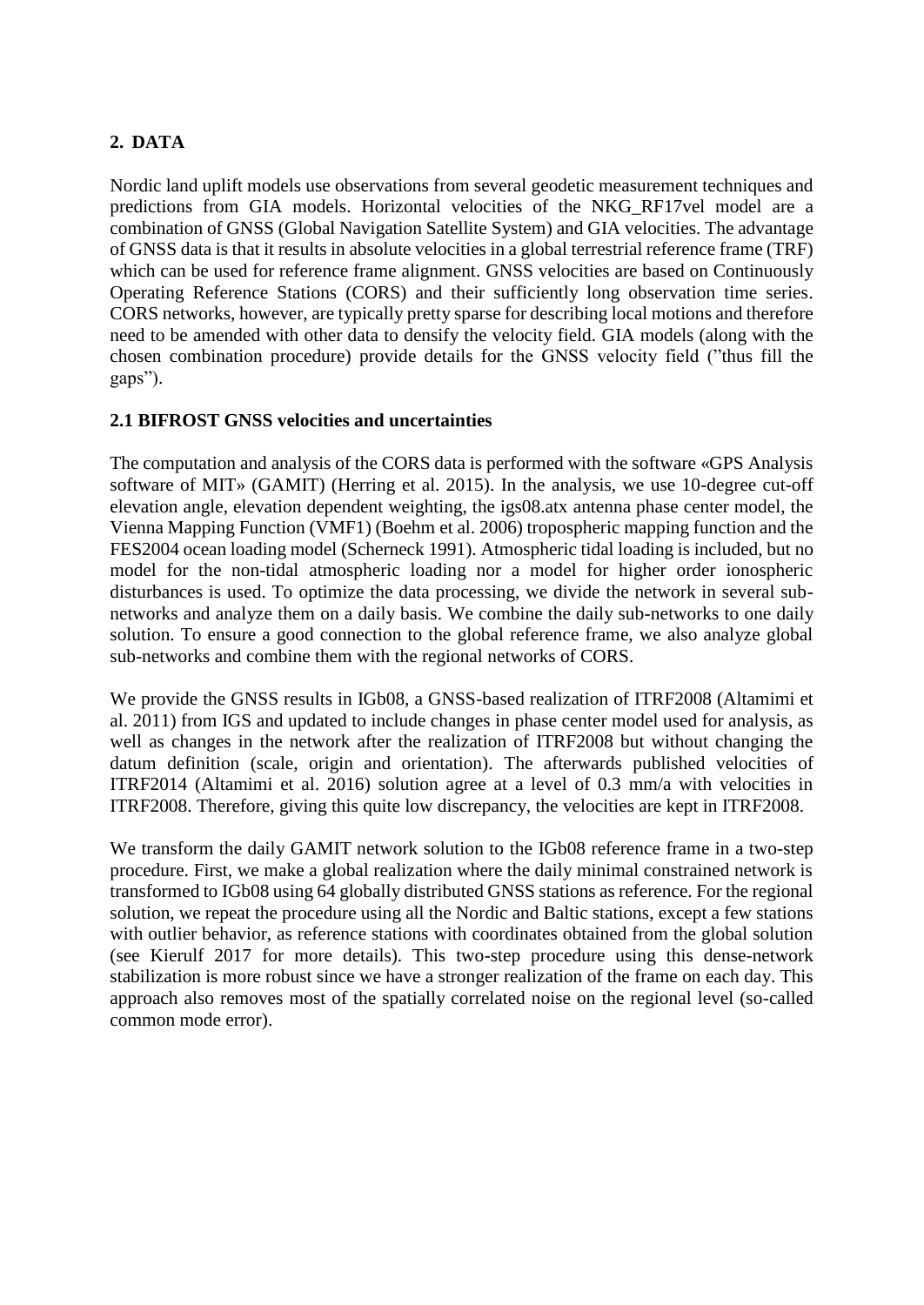We then use the software Cheetah to estimate velocities, annual and semi-annual signals as well as their corresponding uncertainties from the time series of the CORS. Cheetah is a successor of the time series analysis software CATS (Williams 2008) and uses the differencing method described in Bos et al. (2008). To compensate for coordinate changes for all known antenna and radome changes, we include Heaviside step functions. We also include such functions when jumps in the time series are obvious after visual inspection. In the time series analysis, we assume the presence of power-law noise and estimate the spectral index. This ensures more realistic velocity uncertainties (see e.g. Williams et al. 2004). Based on a 3-sigma criterion, we remove outliers (where snow accumulation on antenna installations are the dominant cause for outliers at high northern latitudes) in a preliminary analysis using an in-house least squares program.

As a result we have GNSS station velocities and uncertainties in IGb08 for 179 stations that are based on a minimum of three years of data, in most cases much more; the average time span is 11.4 years (Fig. 1). To obtain intraplate GNSS velocities, the rigid Eurasian plate motion was removed from the IGb08 velocities with the Euler pole defined by the ITRF2008 plate motion model, ITRF2008-PMM (Altamimi et al. 2012).



Figure 1. BIFROST GNSS velocities (vectors), their standard uncertainties (ellipses) and length of time series (colored circles).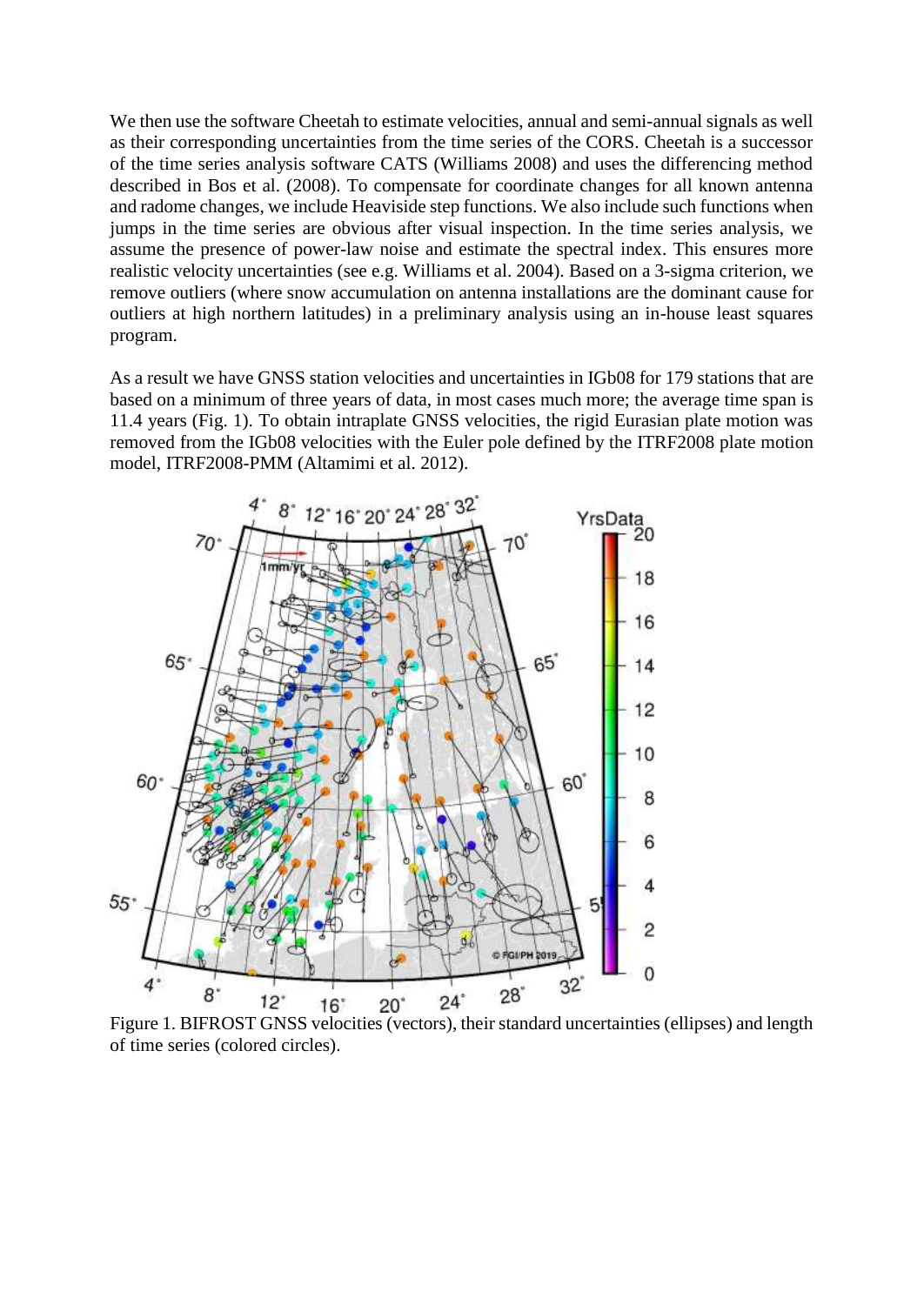#### **2.2 GIA velocities – NKG2016GIA\_prel0907 model**

The GIA model was computed using the software ICEAGE (Kaufmann, 2004) which applies the viscoelastic normal-mode method (Peltier, 1974) and where the sea-level equation is solved iteratively. A set of spherically symmetric (1D), compressible, Maxwell-viscoelastic earth models with four layers is generated. They differ in five parameters: lithospheric and asthenospheric thickness, asthenospheric, upper and lower mantle viscosity. Rheological parameters for the elastic structure are based on PREM (Dziewonski & Anderson, 1981). Table 1 summarizes the tested values for the five parameters. Their range covers former results from the computation of the land uplift model NKG2016LU (Vestøl et al., submitted).

| Unit                                             | Value                                                           |
|--------------------------------------------------|-----------------------------------------------------------------|
| Lithospheric thickness [km]                      | 70, 90, 120, 140                                                |
| Asthenospheric thickness [km]                    | 50, 60, 70, 80, 90, 100                                         |
| Asthenospheric viscosity [10 <sup>20</sup> Pa s] | $\vert$ 0.04, 0.07, 0.1, 0.2, 0.4, 0.7, 1, 2, 4, 7, 10, 20, 40, |
|                                                  | 70, 100, 200, 400, 700, 1000                                    |
| Upper mantle viscosity [10 <sup>20</sup> Pa s]   | 4, 7, 10                                                        |
| Lower mantle viscosity $[10^{22}$ Pa s]          | 0.4, 4                                                          |

Table 1. Assigned values to the four-layer Earth model.

We use a set of 25 different ice-sheet history model as surface loads. These ice sheet chronologies for Fennoscandia, the Barents/Kara seas and the British Isles are versions of GLAC (Tarasov et al. 2012, Root et al. 2015, Nordman et al. 2015). Combination of these 25 ice models with 2736 Earth models results in 68,400 unique GIA models to test.

For each GIA model, we calculate vertical elevation change (i.e. the absolute land uplift), horizontal motion and sea-level change at selected times during and after the last glaciation. This allows comparison of our predictions with the BIFROST-derived GNSS result and a large dataset of geological and paleontological relative sea-level (RSL) observations for northern Europe (see Vestøl et al., submitted). The observed velocity field is transformed into the GIA (model) frame (Kierulf et al. 2014). We then compare and calculate the misfit of the models to the observations with root-mean-square fitting:

$$
\chi = \sqrt{\frac{1}{n} \sum_{i=1}^{n} \left( \frac{o_i - p_i(a_j)}{\Delta o_i} \right)^2}
$$
\n(1)

where, *n* is the number of observations considered, *o<sup>i</sup>* is the observed RSL or BIFROST-derived velocity value,  $p_i(a_j)$  is the predicted RSL or velocity for a specific GIA model  $a_i$ , and  $\Delta o_i$  is the data uncertainty. The minimum value of  $\chi$  within the parameter range eventually results in the best-fitting Earth model *ab*. As we are interested in a model that fits both the GNSS and RSL data simultaneously, we calculate a linear weighted combination of the misfit for GNSS data *χGNSS* and the misfit for RSL data *χRSL* to achieve a total misfit *χtotal*. It is generally recommended to put more weight on the RSL data to promote a unique solution (Vestøl et al., submitted). After some tests, we give four times higher weight to RSL data than to the GNSS data.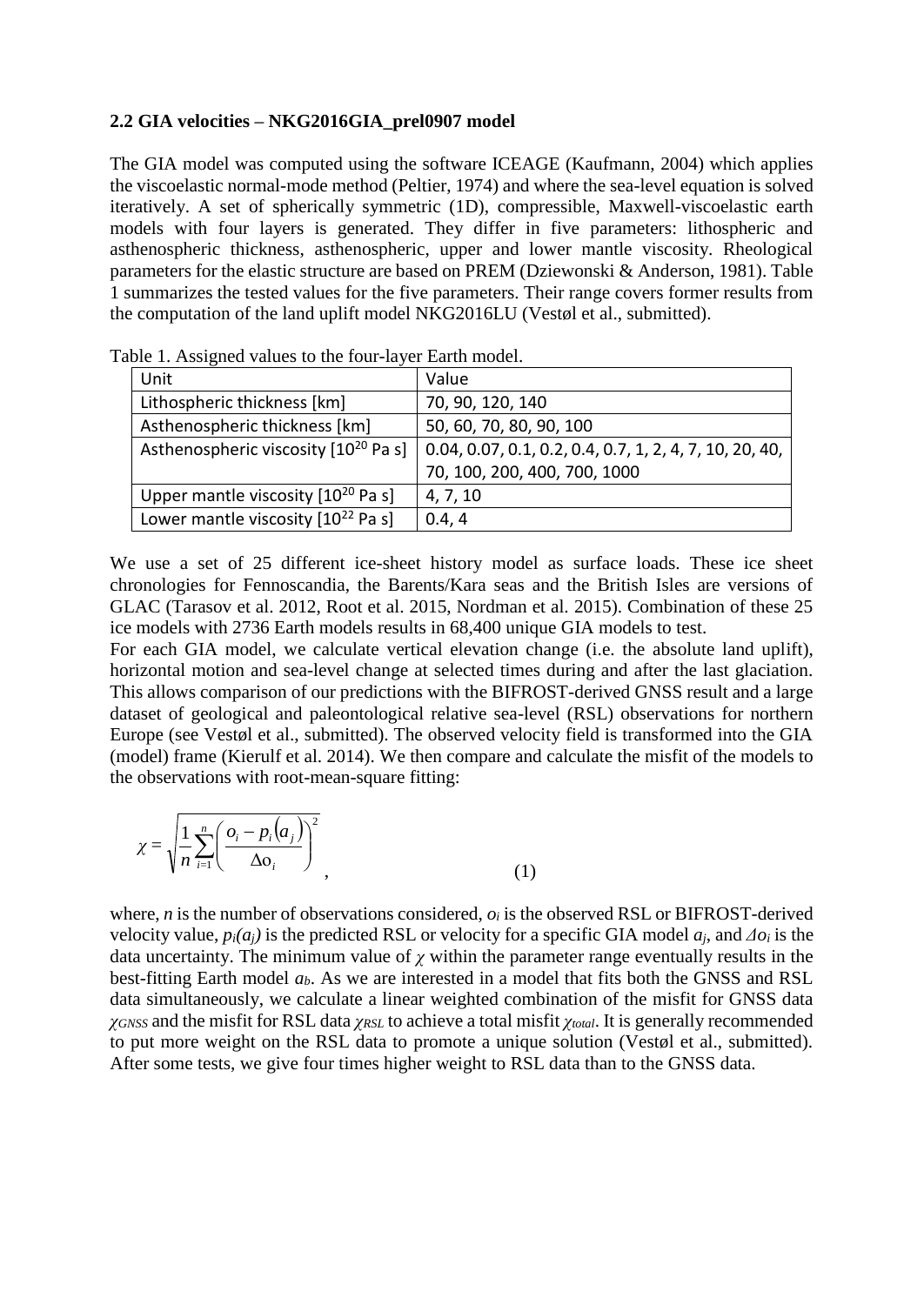The best-fitting GIA model is called NKG2016GIA\_prel0907. It consists of a 120 km lithospheric thickness, a 90 km thick asthenosphere with a viscosity of  $10^{22}$  Pa s, an uppermantle viscosity of 7 x  $10^{20}$  Pa s, a lower mantle viscosity of 4 x  $10^{22}$  Pa s and uses the GLAC ice history model #71340. The horizontal velocity field of NKG2016GIA\_prel0907 is shown in Fig. 2.

# **3. METHODOLOGY**

## **3.1 From a GIA frame to a geodetic reference frame**

As the GIA velocities of the NKG2016GIA\_prel0907 model are expressed in a "GIA frame" (Kierulf et al. 2014), they need to be re-aligned to a geodetic reference frame. As mentioned in the previous section, GNSS velocities can be used for reference frame alignment. As we want to preserve the internal geometry of the GIA velocity model, we use a Helmert fit with three rotations only to re-align the GIA velocities to the GNSS velocities. This corresponds to an Euler pole approach and affects only the horizontal velocities that we are interested in.

For alignment we select a subset of "best" BIFROST stations considering e.g. homogeneous distribution and length and discontinuities of the GNSS time series. As a result 66 stations were used for alignment of the GIA velocities (orange circles in Fig. 3). After the reference frame alignment the GIA velocities agree with the GNSS velocities at approx. 0.2-0.3 mm/a level (1σ), see Fig. 3. The uncertainty level of the BIFROST velocities is, however, smaller and therefore we aim at further improving the alignment. This is done with a least-squares collocation.

## **3.2 Least-squares collocation (LSC)**

After the Helmert fit, we use GNSS and aligned GIA velocities together with GNSS velocity uncertainties as input to a least-squares collocation, LSC. The LSC was performed with the GRAVSOFT software's routine GEOGRID component-wise, i.e. for North and East velocities separately.

It is important to have as realistic standard uncertainties as possible for the GNSS velocities in order to align the model well to the GNSS velocities. By using power-law noise and estimating spectral index for the uncertainty estimation, we consider the BIFROST velocity uncertainties to be as realistic as possible. However, we still set the minimum velocity uncertainty to 0.1mm/a in the LSC to avoid unncessary instabilities in the collocation procedure.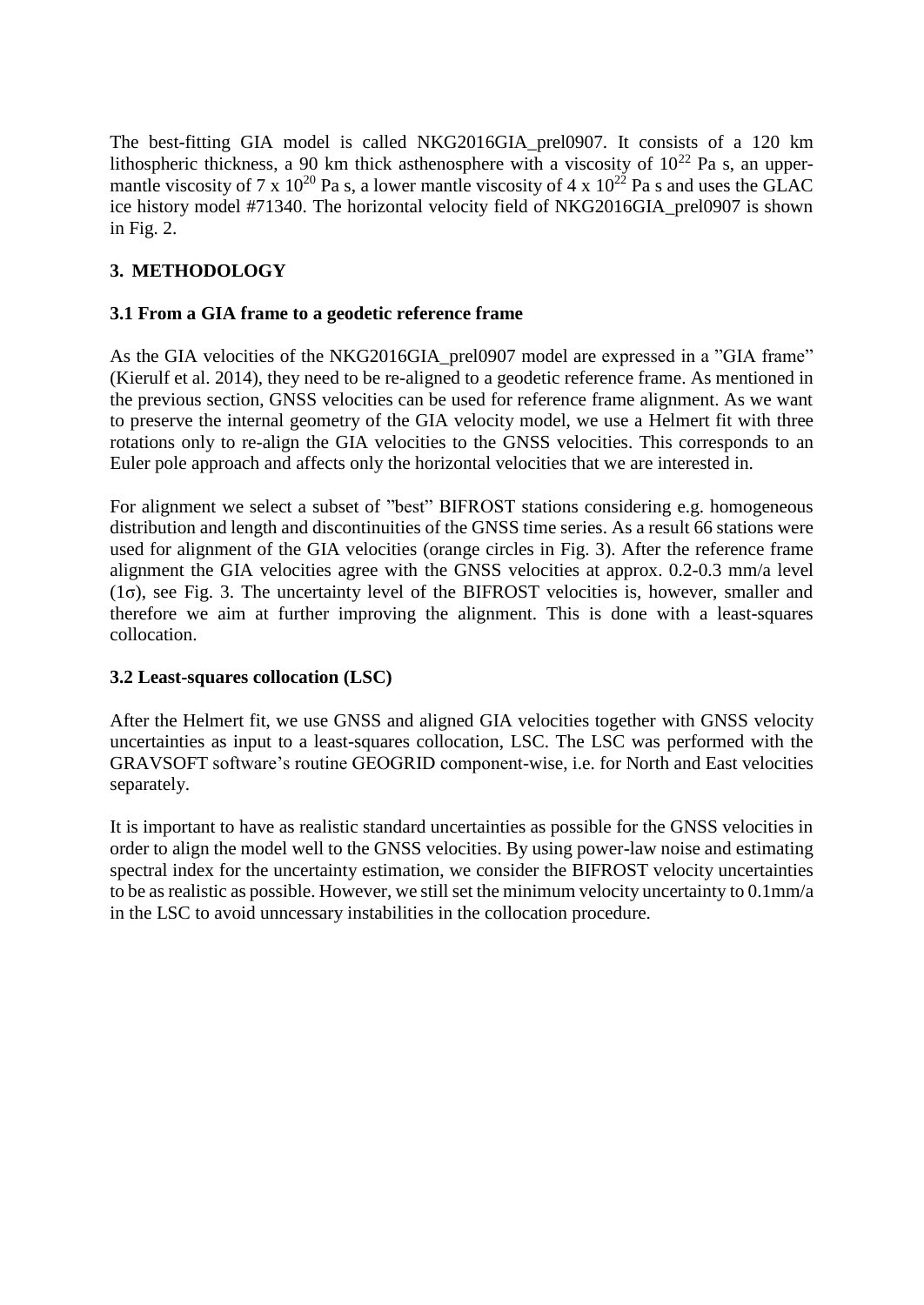

Figure 3. BIFROST (black vectors), NKG2016GIA\_prel0907 (blue vectors), re-aligned GIA (orange vectors) velocities and stations used for alignment (orange circles).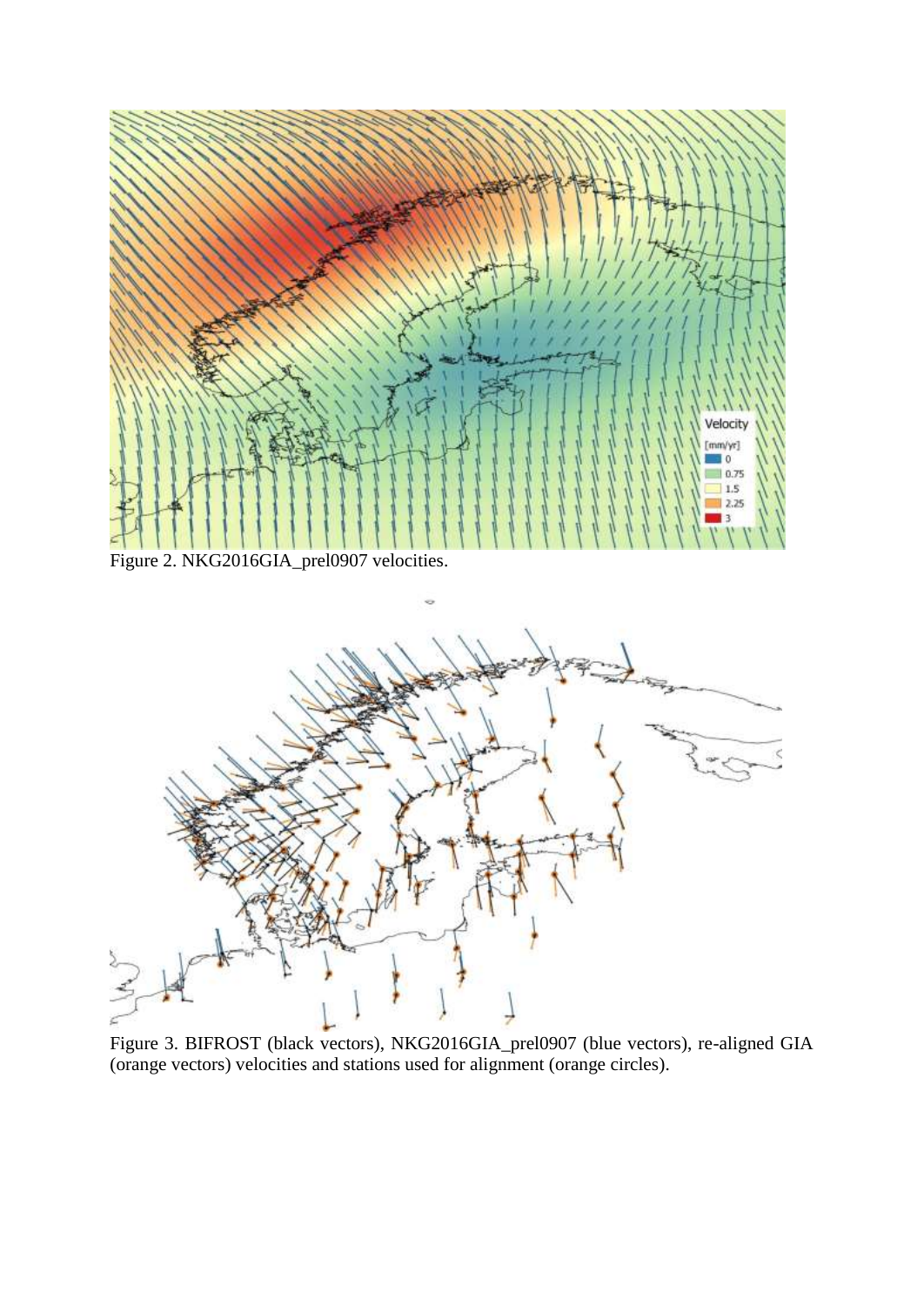GRAVSOFT models the covariance function with a second order Gauss-Markov model where the user has to specify the correlation length. Considering the density of CORS stations, expectation of a smooth surface and the correlation length used in the NKG2016LU model, we select the same 150 km correlation length for the horizontal velocities. Farther away from CORS stations (basically outside the Nordic-Baltic region) the model velocities converge to the aligned GIA velocities.

We use the "remove-interpolate-restore" method meaning that we first compute the velocity difference of the Helmert-fitted GIA velocities and the GNSS velocities (remove GIA from the GNSS velocities), then apply LSC to the velocity differences (collocation signal) and finally restore the Helmert-fitted GIA velocities to the collocation signal to get the intraplate model. The LSC also provides uncertainties for the obtained signal. The collocation uncertainties are guided by the GNSS station velocity uncertainties as well as the chosen correlation length. The estimated signal, collocation uncertainty and the resulting intraplate model are shown in Figs. 4, 5 and 6, respectively.



Figure 4. Least-squares collocation signal, i.e. correction on top of the aligned GIA velocities.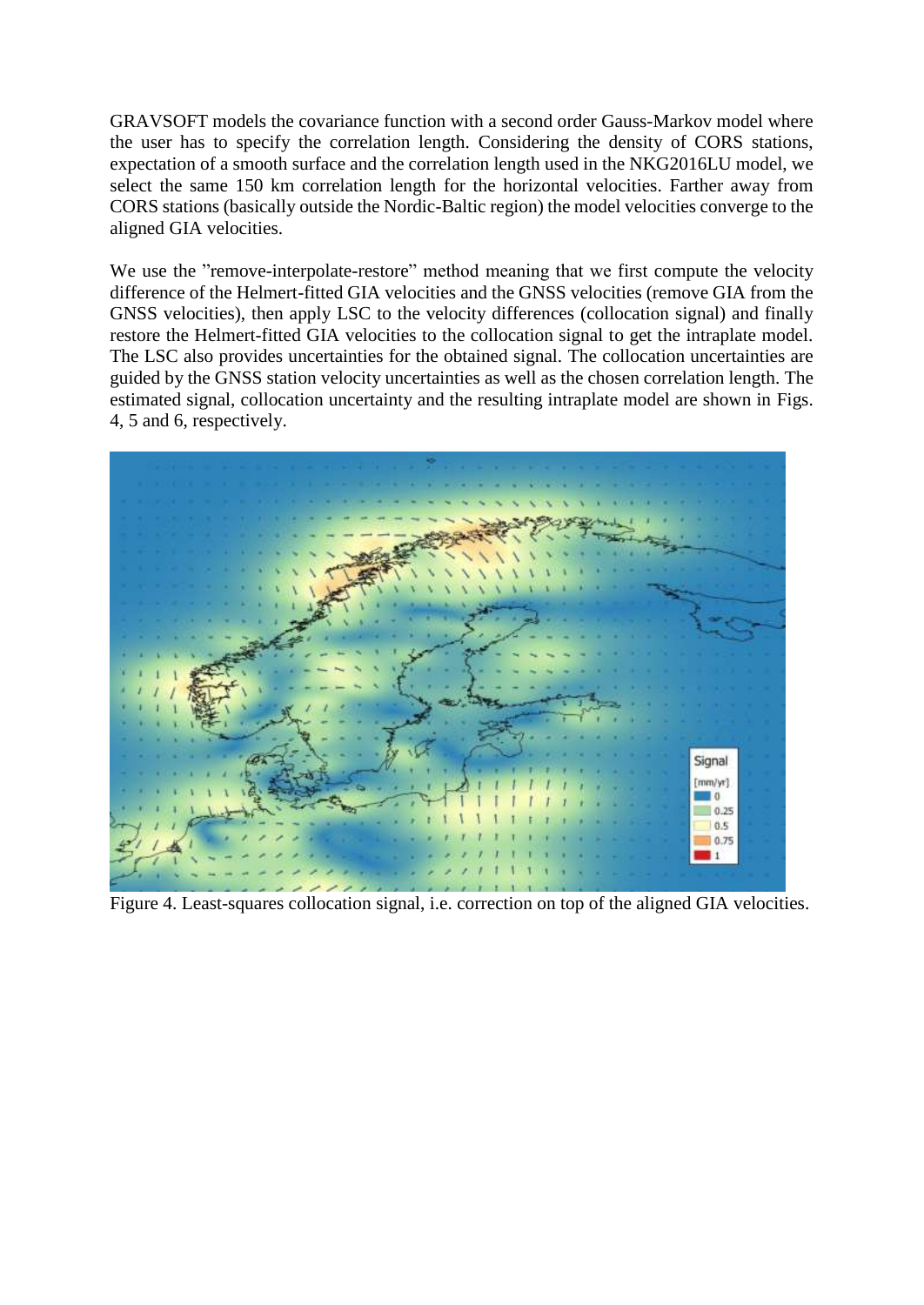

Figure 5. Least-squares collocation standard uncertainty.



Figure 6. Velocities of the horizontal intraplate model.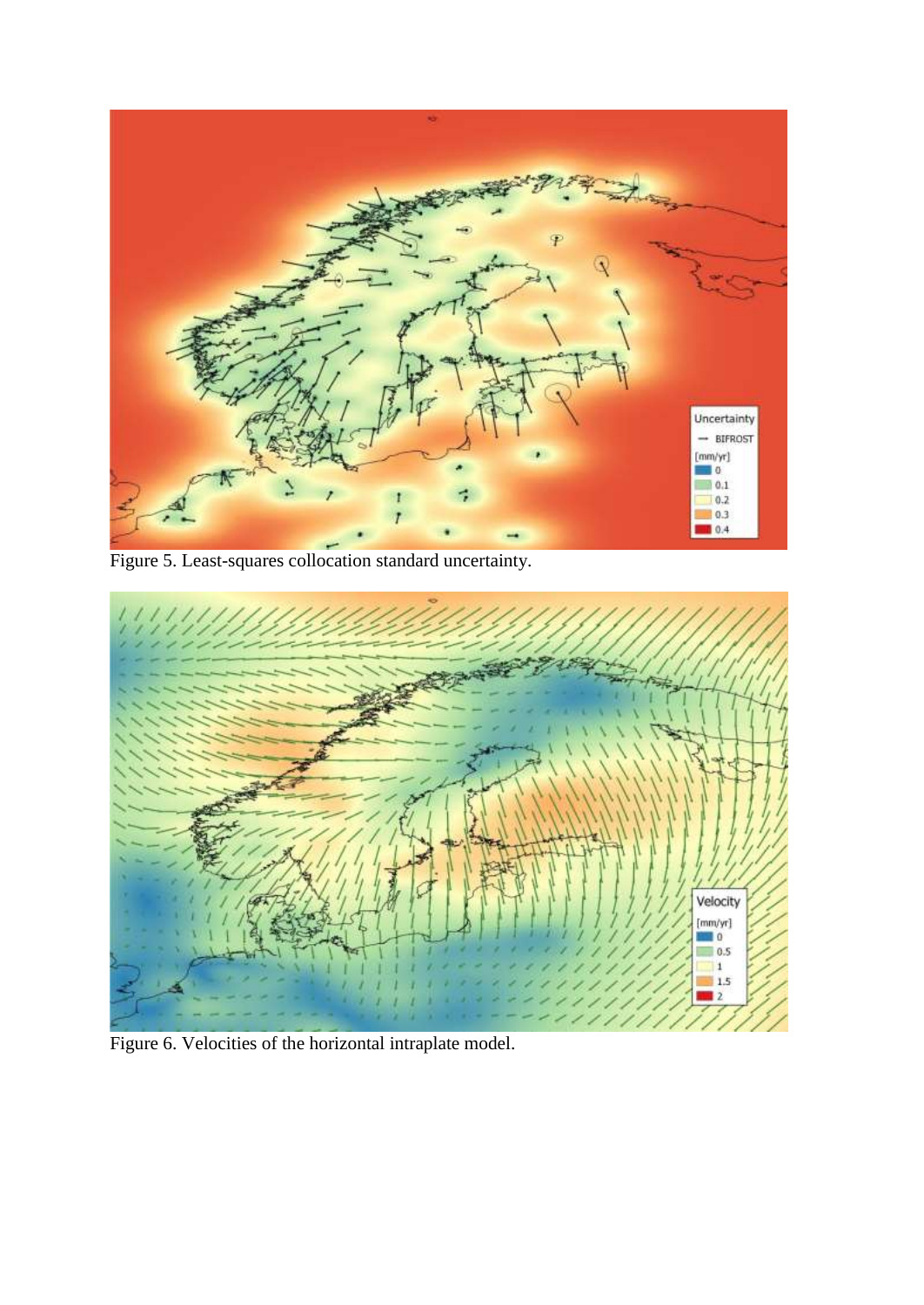### **4. RESULTS**

### **4.1 Model minus BIFROST velocities**

We compare the derived model and the BIFROST velocities in order to verify the solution. Fig. 7 shows both velocities and BIFROST velocity uncertainties. The model velocities converge to the BIFROST velocities when the BIFROST velocity uncertainties are low and less with higher uncertainties. The agreement, by means of root-mean-square (RMS) of differences, has improved after the LSC from a 0.2-0.3 mm/a level to 0.12 mm/a and 0.15 mm/a for North and East velocities, respectively (see Table 2). Consequently, the model agrees with the GNSS velocities at the uncertainty level meaning optimum alignment with the available data.



Figure 7. BIFROST (black vectors), model (green vectors) velocities and BIFROST velocity uncertainties (black ellipses).

| <b>Statistics model</b> | dVN            | dVE            |
|-------------------------|----------------|----------------|
| $GNSS$ (n=164)          | ${\rm [mm/a]}$ | ${\rm [mm/a]}$ |
| Min                     | $-0.47$        | $-0.68$        |
| <b>Max</b>              | 0.59           | 0.63           |
| <b>Mean errors</b>      | 0.00           | $-0.01$        |
| <b>Stdev</b>            | 0.12           | 0.15           |
| rms error               | 0.12           | 0.15           |
| 95% error               | 0.27           | 0.30           |

Table 2. Statistics: model minus BIFROST velocities.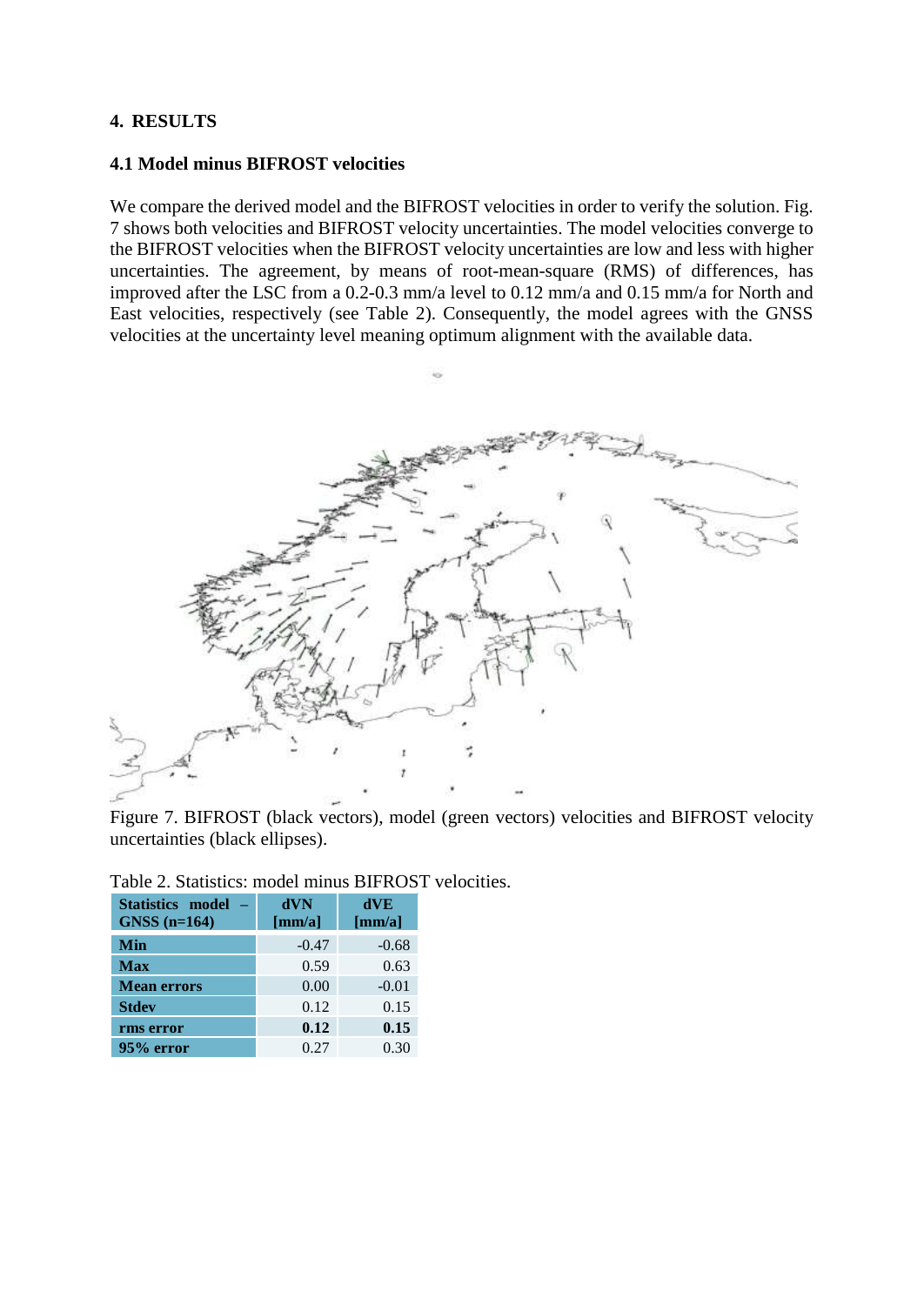### **4.2 Model minus external GNSS velocities**

Comparison in the previous section verifies the success of the alignment of the model with respect to the used data. However, this represents "internal" accuracy of the model and it is therefore useful to compare the model to some external data, too. We use a velocity solution of the EPN (EUREF Permanent Network) densification project that was released in 2018 (EPN 2019) for comparison. It covers whole Europe with more than 3000 GNSS stations.

The EPN densification velocities are expressed in ETRF2000. Therefore, we transformed our model to ETRF2000 before comparison. Then, we interpolated the model velocities for the EPN densification stations. There are almost 600 stations within the coverage of the model, however, it must be noted that most of these are outside the Nordic-Baltic region where the NKG model is guided rather by the GIA model than by GNSS observations.

The agreement, by means of RMS of the differences, is at the level of 0.3 mm/a for the whole area of the model (Table 3). The agreement is, however, better in the Nordic-Baltic area, see Fig. 8. This shows that the model is working very well where the model is based on sufficiently dense GNSS velocities. However, some less accurate regions can immediately be seen from Fig. 8. It is obvious that the model suffers from sparse GNSS data in the Baltic area as well as south to the Baltic Sea e.g. in northern Germany and Poland. However, in this direct comparison we did not consider any uncertainties which may explain part of the differences. This is due to the fact that only unrealistic white-noise type of uncertainties for the EPN densification velocities are currently available.



Figure 8. Model (green vectors), EPN densification (blue vectors) velocities and their difference (red vectors).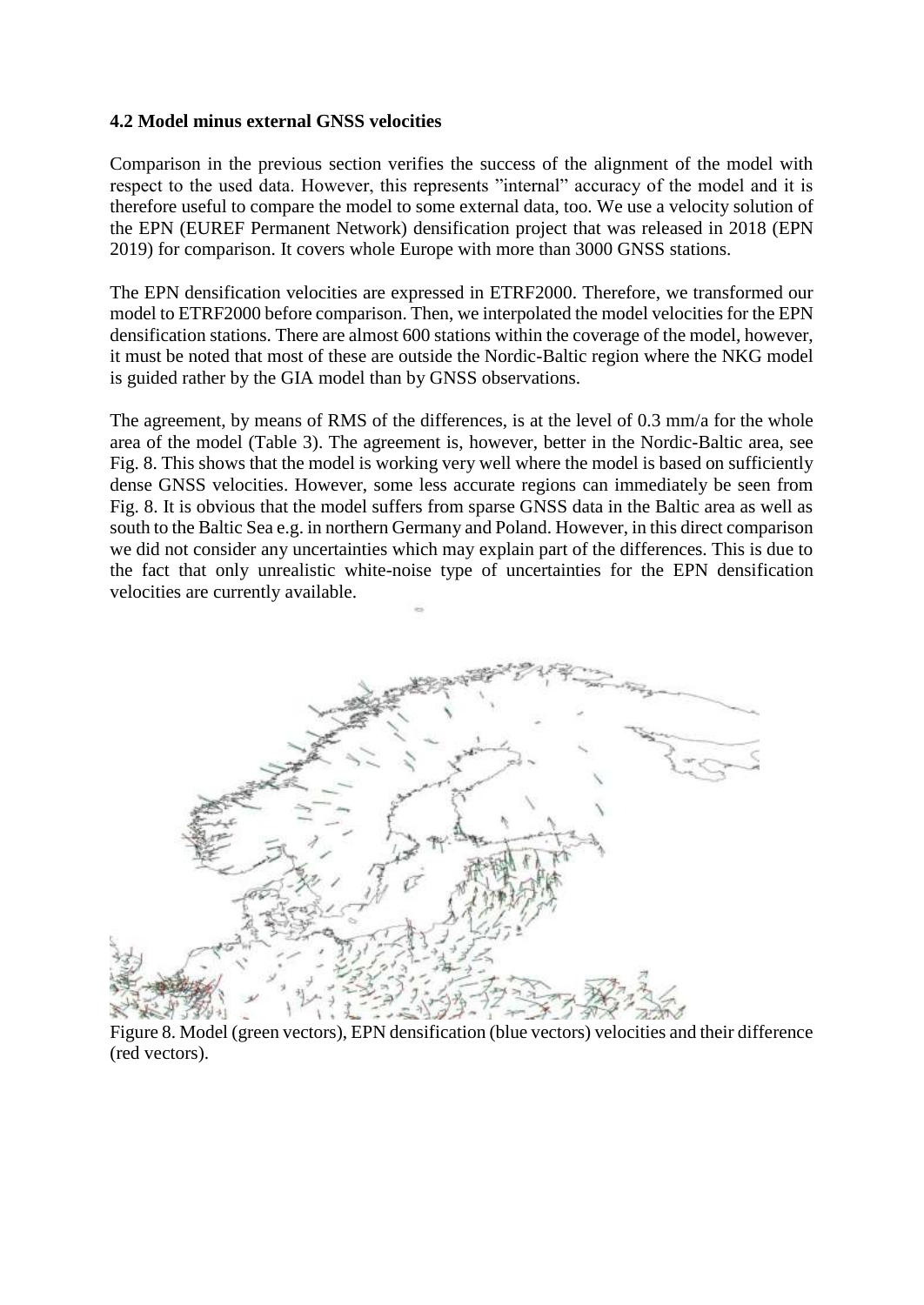| Statistics model –<br><b>GNSS</b> (n=589) | dVN<br>${\rm [mm/a]}$ | dVE<br>${\rm [mm/a]}$ |
|-------------------------------------------|-----------------------|-----------------------|
| Min                                       | $-1.43$               | $-1.25$               |
| <b>Max</b>                                | 1.11                  | 1.13                  |
| <b>Mean errors</b>                        | 0.03                  | $-0.05$               |
| <b>Stdev</b>                              | 0.34                  | 0.30                  |
| rms error                                 | 0.34                  | 0.30                  |
| 95% error                                 | 0.70                  | 0.61                  |

Table 3. Statistics: model minus EPN densification velocities.

# **5. DISCUSSION**

We have presented the methodology for development of a new horizontal land uplift model for northern Europe. The model is based on GNSS and GIA velocities and is a result of two consecutive alignments for the GIA velocities. First, we do the reference frame alignment to get the GIA velocities to a geodetic reference frame and then further align the resulted velocities to agree with the GNSS velocities to a level of GNSS uncertainties. We have shown this method to be successful but also identified some small weaknesses in the current data set. The model is lacking GNSS data in the Baltic region and south of the Baltic Sea and in these areas the underlying GIA model is pronounced showing slightly less accurate velocities. The model would benefit from extra data in these areas. NKG is therefore preparing an updated GNSS velocity and uncertainty solution for the Nordic-Baltic area that will include more stations in the Baltic area as well as longer time series. This solution will be released in the near future. Based on this and findings in this paper, we will improve the model and therefore **we consider this model presented herein only as a preliminary model, NKG\_RF17vel***\_prel*. We continue the work based on the findings in this paper.

A major finding is that the deformation pattern of the horizontal velocities exhibits a source region, that is the area where velocities are zero, further North than the location of the land uplift maximum visible in NKG2016LU. Both locations are actually expected to overlap. However, for NKG\_RF17vel\_prel intraplate velocities are reduced with the ITRF2008-PMM from the IGb08 velocities. This model gives horizontal velocities of a few tenths of mm/a to the area of vertical land uplift maximum. The uncertainty of the absolute plate rotation pole of the Eurasian plate from the ITRF2008-PMM is, by means of WRMS, about 0.3 mm/a for the fit stations (Altamimi et al. 2012). Considering this and the fact that Fennoscandian GIAaffected stations were excluded from the estimation of the Euler pole of the Eurasian plate, the agreement is at the level that can be expected. One could improve this with an additional fit by aligning the zero horizontal velocities to the vertical land uplift maximum. On the other hand, considering usage of the model, it is more likely that the model shall be used with the ITRF plate motion model, cf. Häkli et al. 2016, and therefore it is not meaningful to create a tailormade solution. Besides, the situation may be different when using other plate motion models. The updated NKG GNSS solution will be expressed in ITRF2014, thus the corresponding ITRF2014-PMM should consequently be used for reducing ITRF2014 velocities to intraplate velocities.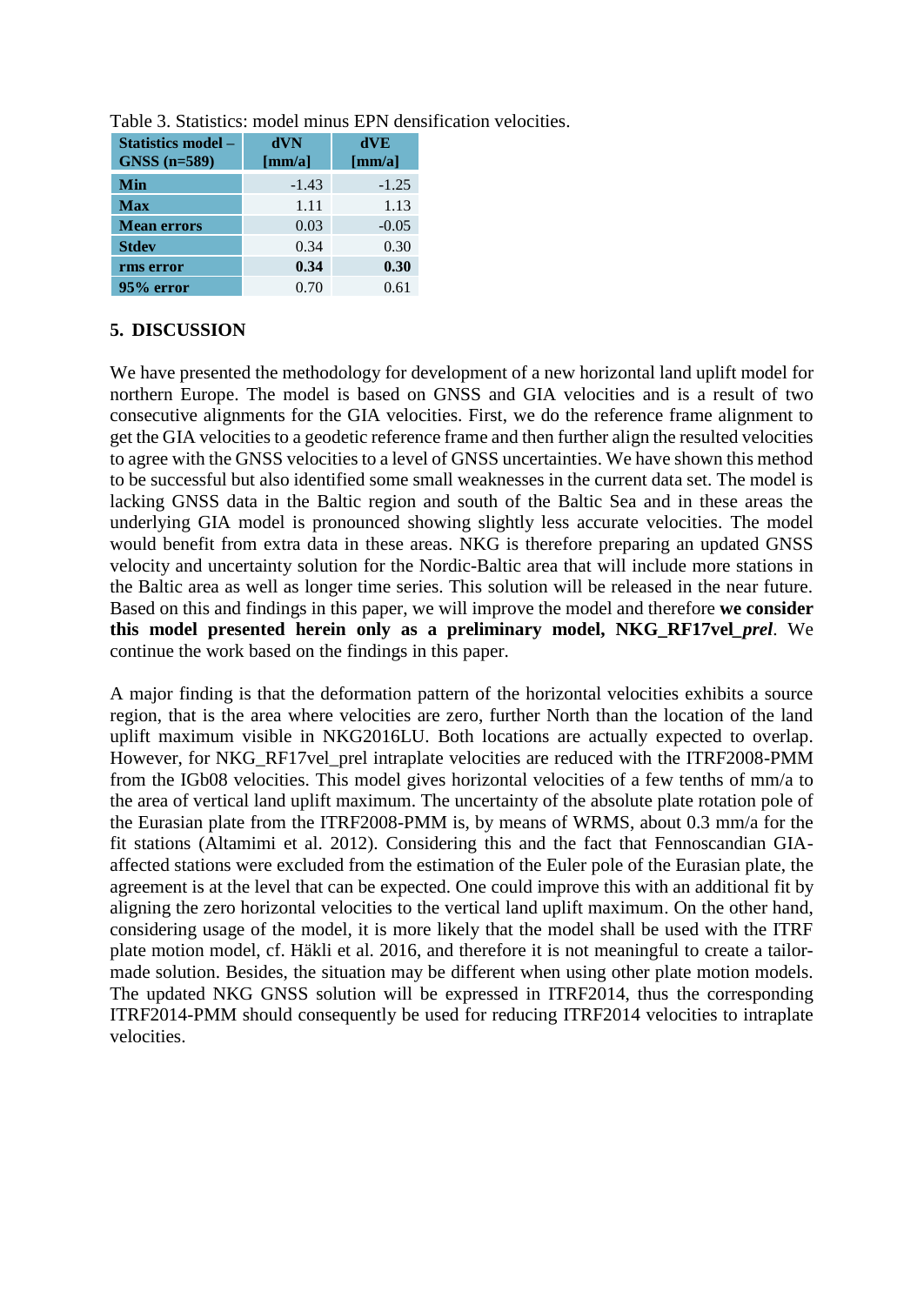For this model we have used a correlation length of 150 km in the LSC mainly based on the choice made for the vertical NKG2016LU model. We did not perform a covariance analysis for the data but a test with a correlation length of 200 km shows only negligible differences compared to what was presented here. Influence on the model velocities was mainly below 0.05 mm/a for the used BIFROST stations. But as we continue the work, also a covariance analysis will be made before releasing the final model.

In addition, we will produce uncertainties for the model velocities and bring the model into a general use by incorporating it to the NKG transformation scheme similarly as in Häkli et al. 2016.

### **REFERENCES**

Altamimi, Z., Collilieux, X., Métivier, L. (2011): ITRF2008: an improved solution of the international terrestrial reference frame. J. Geod. 85, 457-473.

Altamimi Z., Métivier L. and Collieux X., 2012, ITRF2008 plate motion model, J. Geophys. Res., 117, B07402. Doi:10.1029/2011JB008930.

Altamimi, Z., Rebischung, P., Métivier, L., Collilieux, X. (2016): ITRF2014: A new release of the International Terrestrial Reference Frame modeling nonlinear station motions. J. Geophys. Res. 121, 6109–6131.

Boehm, J., Werl, B., Schuh, H. (2006): Troposphere mapping functions for GPS and very long baseline interferometry from European Centre for Medium-Range Weather Forecasts operational analysis data. J. Geophys. Res. 111, B02406.

Bos, M.S., Fernandes, R.M.S., Williams, S.D.P., Bastos, L. (2008): Fast error analysis of continuous GPS observations. J. Geod. 82, 157–166, doi:10.1007/s00190-007-0165-x.

Dziewonski, A.M., Anderson, D.L. (1981): Preliminary reference Earth model. Phys. Earth Planet. Inter. 25, 297–356.

EPN (2019): EPN densification: [http://epncb.oma.be/\\_densification/.](http://epncb.oma.be/_densification/) Accessed February 1, 2019.

Herring T.A., King R.W., Floyd M.A., McClusky S.C. (2015): Introduction to GAMIT/GLOBK Release 10.6. User Manual.

Häkli, P., Lidberg M., Jivall L., Nørbech T., Tangen O., Weber M., Pihlak P., Aleksejenko I., and Paršeliunas E., 2016, The NKG2008 GPS campaign – final transformation results and a new common Nordic reference frame, Journal of Geodetic Science. Volume 6, Issue 1, ISSN (Online) 2081-9943, DOI: https://doi.org/10.1515/jogs-2016-0001, March 2016.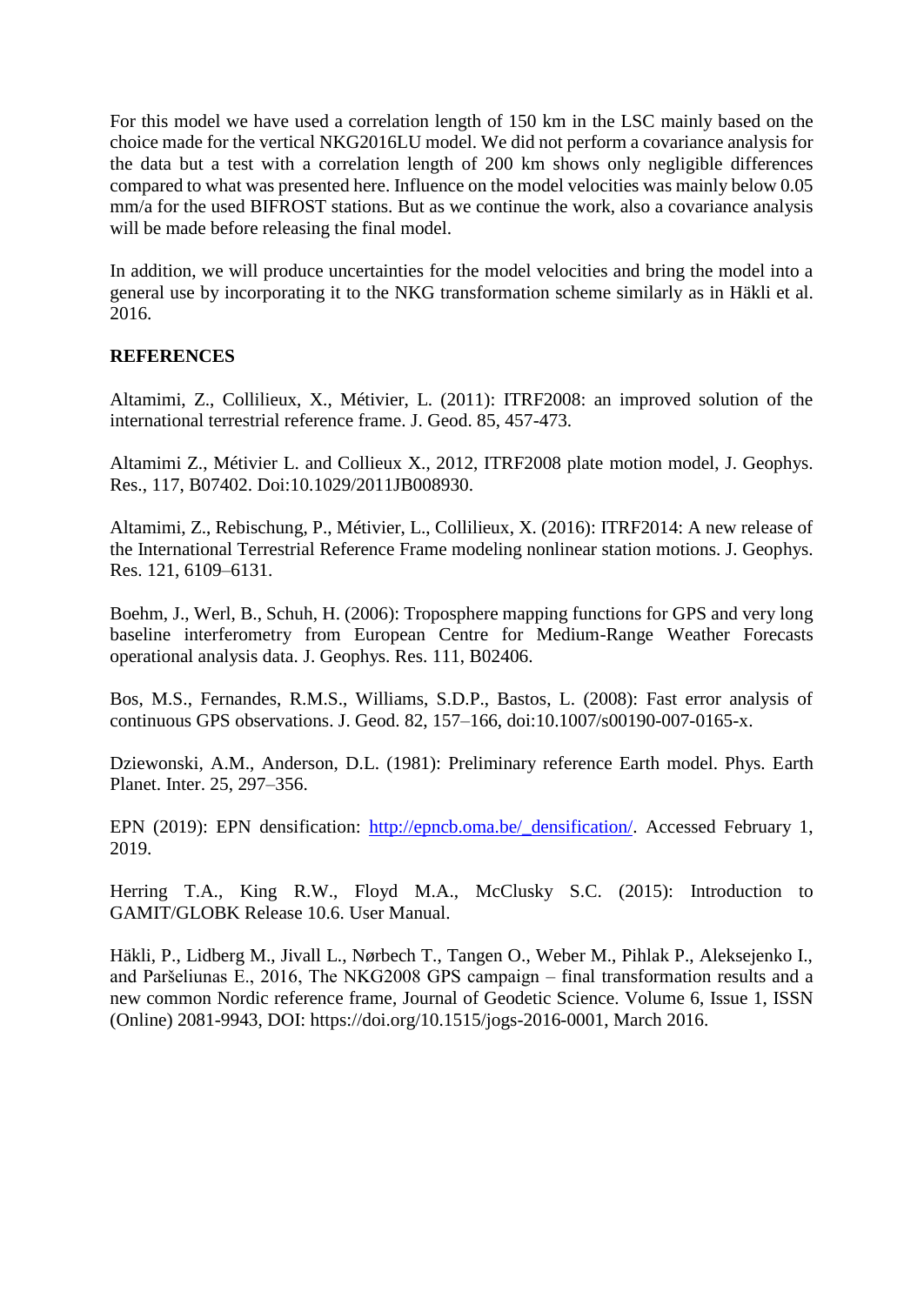Kaufmann, G. (2004): Program package ICEAGE, Version 2004. Manuscript, Institut für Geophysik der Universität Göttingen, 40 pp.

Kierulf, H.P. (2017): Analysis strategies for combining continuous and episodic GNSS for studies of neo-tectonics in Northern-Norway. J. Geodyn. 109, 32-40.

Kierulf, H.P., Steffen, H., Simpson, M.J.R., Lidberg, M., Wu, P., Wang, H. (2014): A GPS velocity field for Fennoscandia and a consistent comparison to glacial isostatic adjustment models. J. Geophys. Res. 119(8), 6613-6629.

Lidberg M., Johansson J. M., Scherneck H.-G. and Milne G. A., 2010, Recent results based on continuous GPS observations of the GIA process in Fennoscandia from BIFROST, J. Geodyn, 50:1, 8–18. Doi:10.1016/j.jog.2009.11.010.

Nordman, M., Milne, G., Tarasov, L. (2015): Reappraisal of the Angerman River decay time estimate and its application to determine uncertainty in Earth viscosity structure. Geophys. J. Int. 201, 811–822.

Nørbech T., Engsager K., Jivall L., Knudsen P., Koivula H., Lidberg M., Madsen B., Ollikainen M. and Weber M., 2008, Transformation from a Common Nordic Reference Frame to ETRS89 in Denmark, Finland, Norway, and Sweden – status report, In: Knudsen P. (Ed.), Proceedings of the 15th General Meeting of the Nordic Geodetic Commission (29 May – 2 June 2006), DTU Space, 68–75.

Peltier, W.R. (1974): The impulse response of a Maxwell earth. Rev. Geophys. Space Phys. 12, 649-669.

Root, B.C., Tarasov, L., van der Wal, W. (2015): GRACE gravity observations constrain Weichselian ice thickness in the Barents Sea. Geophys. Res. Lett. 42, 3313–3320.

Scherneck, H.-G. (1991): A parametrized solid earth tide model and ocean tide loading effects for global geodetic base-line measurements. Geophys. J. Int. 106(3), 677-694.

Tarasov, L., Dyke, A.S., Neal, R.M., Peltier, W.R. (2012): A data-calibrated distribution of deglacial chronologies for the North American ice complex from glaciological modeling. Earth Planet. Sci. Lett. 315–316, 30–40.

Vestøl O., 2006, Determination of postglacial land uplift in Fennoscandia from leveling, tidegauges and continuous GPS stations using least squares collocation, J Geodesy, 80, 248–258. DOI 10.1007/s00190-006-0063-7.

Vestøl, O., Ågren, J., Steffen, H., Kierulf, H., Tarasov, L. (submitted): NKG2016LU - A new land uplift model for Fennoscandia and the Baltic Region. J. Geodesy.